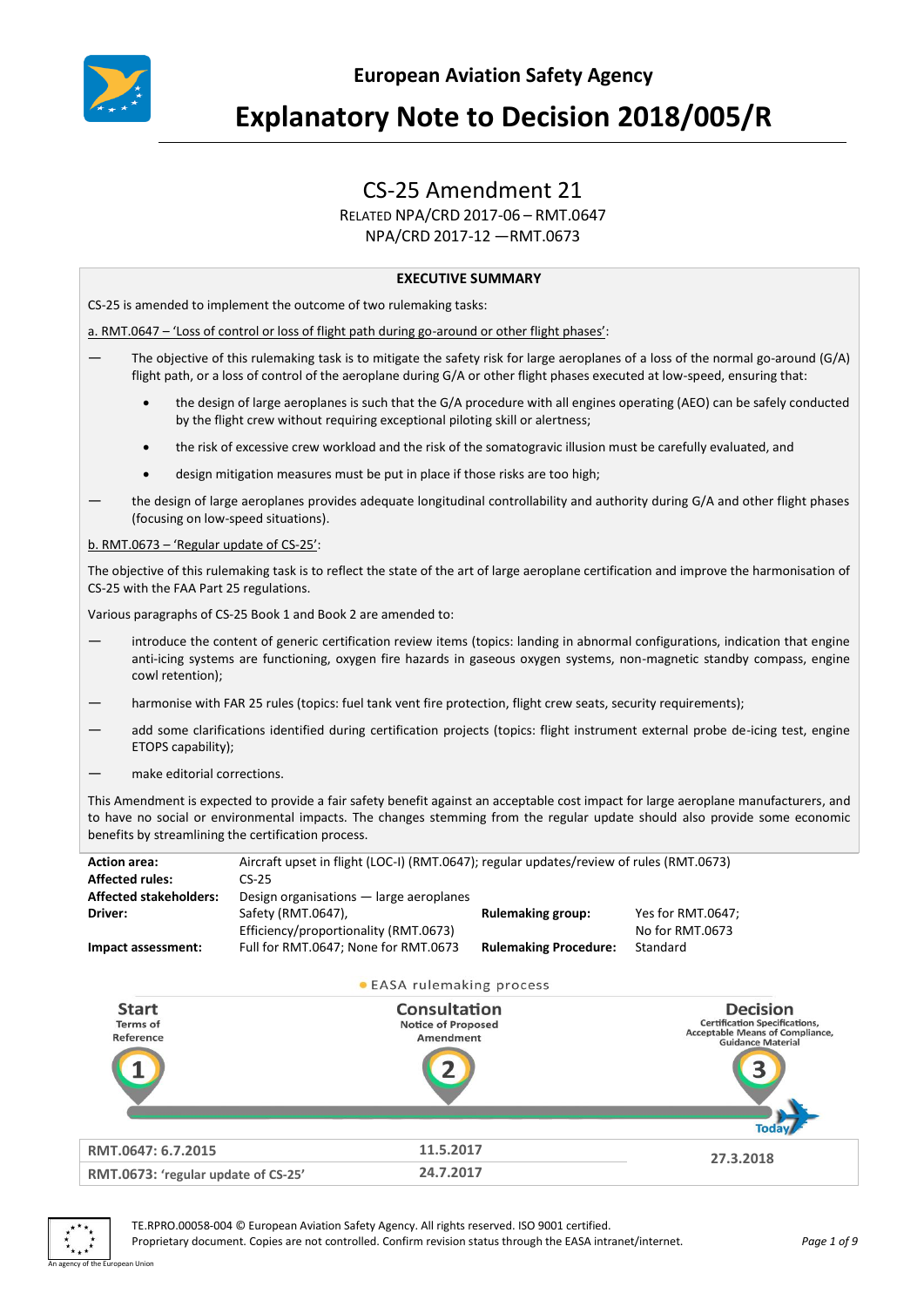# **Table of contents**

| 2.1. |  |
|------|--|
| 2.2. |  |
| 2.3. |  |
| 2.4. |  |
| 2.5. |  |
| 2.6. |  |
|      |  |
|      |  |
|      |  |
|      |  |
|      |  |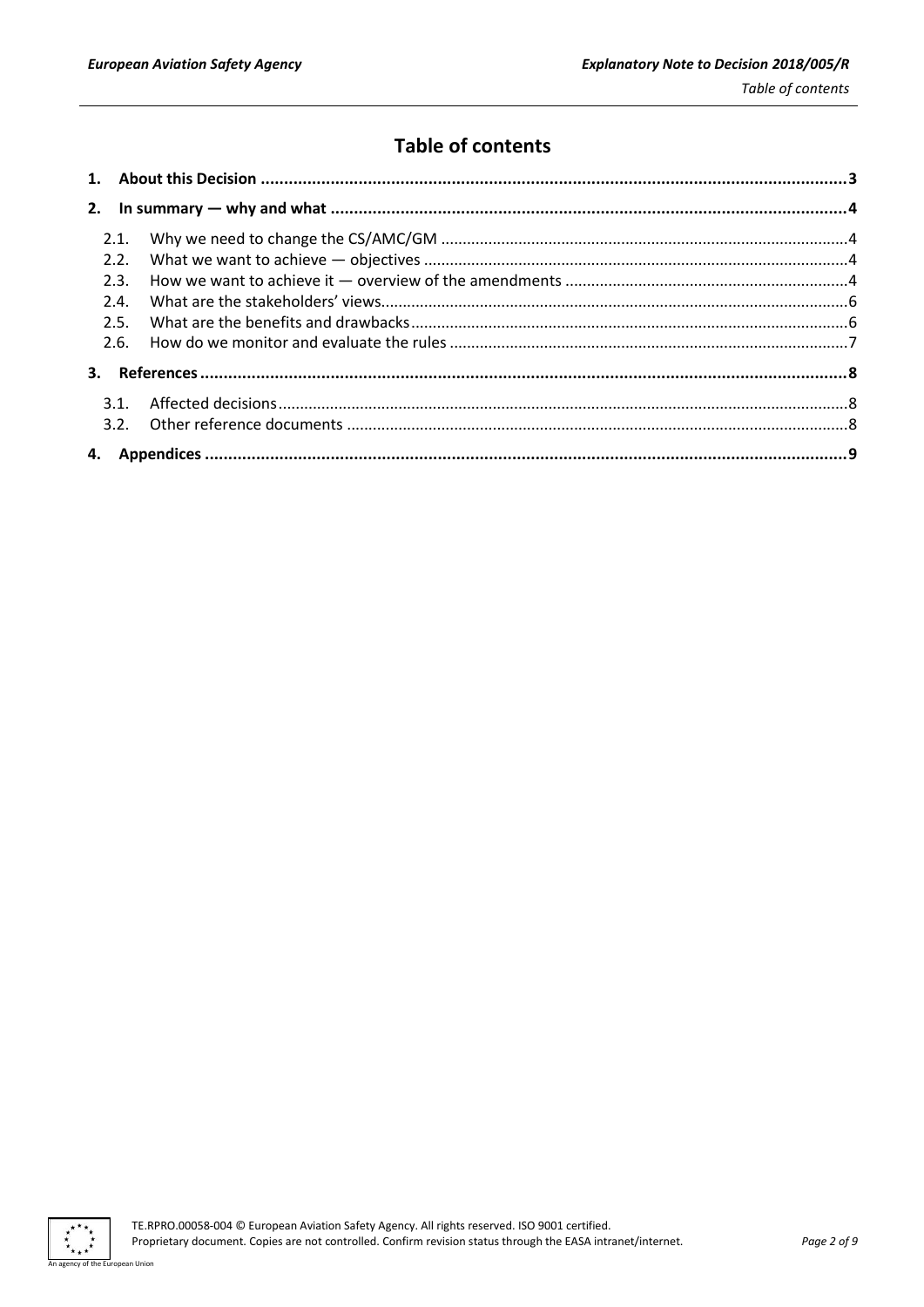# <span id="page-2-0"></span>**1. About this Decision**

The European Aviation Safety Agency (EASA) developed ED Decision 2018/005/R in line with Regulation (EC) No 216/2008<sup>1</sup> (hereinafter referred to as the 'Basic Regulation') and the Rulemaking Procedure<sup>2</sup>.

This rulemaking activity is included in the EASA 5-year Rulemaking Programme<sup>3</sup> under rulemaking tasks (RMT).0647 and (RMT).0673. The scope and timescales of the task were defined in the related Terms of Reference<sup>4</sup>.

The draft text of this Decision has been developed by EASA based on the input of a rulemaking group in the case of RMT.0647, and by EASA in the case of RMT.0673. All the interested parties were consulted through NPA 2017-06 and NPA 2017-12<sup>5</sup>. The two NPAs respectively received 84 and 42 comments from all the interested parties, including industry and national aviation authorities.

EASA reviewed the comments received during the consultation. The comments received and EASA's responses thereto were presented in Comment-Response Documents (CRD) 2017-06 and 2017-12 $<sup>6</sup>$ .</sup>

The final text of this Decision, along with the certification specifications (CSs) and acceptable means of compliance (AMC), has been developed by EASA, based on the input from a rulemaking group in the case of RMT.0647.

The major milestones of this regulatory activity are presented on the title page.

<sup>6</sup> <https://www.easa.europa.eu/document-library/comment-response-documents>



 $\frac{1}{1}$  Regulation (EC) No 216/2008 of the European Parliament and of the Council of 20 February 2008 on common rules in the field of civil aviation and establishing a European Aviation Safety Agency, and repealing Council Directive 91/670/EEC, Regulation (EC) No 1592/2002 and Directive 2004/36/EC (OJ L 79, 19.3.2008, p. 1) http://eur-[lex.europa.eu/legal](http://eur-lex.europa.eu/legal-content/EN/TXT/%20?qid=1467719701894&uri=CELEX:32008R0216)-content/EN/TXT/ [?qid=1467719701894&uri=CELEX:32008R0216\)](http://eur-lex.europa.eu/legal-content/EN/TXT/%20?qid=1467719701894&uri=CELEX:32008R0216).

<sup>2</sup> EASA is bound to follow a structured rulemaking process as required by Article 52(1) of Regulation (EC) No 216/2008. Such a process has been adopted by the EASA Management Board (MB) and is referred to as the 'Rulemaking Procedure'. See MB Decision No 18-2015 of 15 December 2015 replacing Decision 01/2012 concerning the procedure to be applied by EASA for the issuing of opinions, certification specifications and guidance material [\(http://www.easa.europa.eu/the-agency/management-board/](http://www.easa.europa.eu/the-agency/management-board/%20decisions/easa-mb-decision-18-2015-rulemaking-procedure)  [decisions/easa-mb-decision-18-2015-rulemaking-procedure\)](http://www.easa.europa.eu/the-agency/management-board/%20decisions/easa-mb-decision-18-2015-rulemaking-procedure).

<sup>3</sup> <http://easa.europa.eu/rulemaking/annual-programme-and-planning.php>

<sup>4</sup> <https://www.easa.europa.eu/document-library/terms-of-reference-and-group-compositions>

<sup>5</sup> In accordance with Article 52 of Regulation (EC) No 216/2008 and 6(3) and 7 of the Rulemaking Procedure.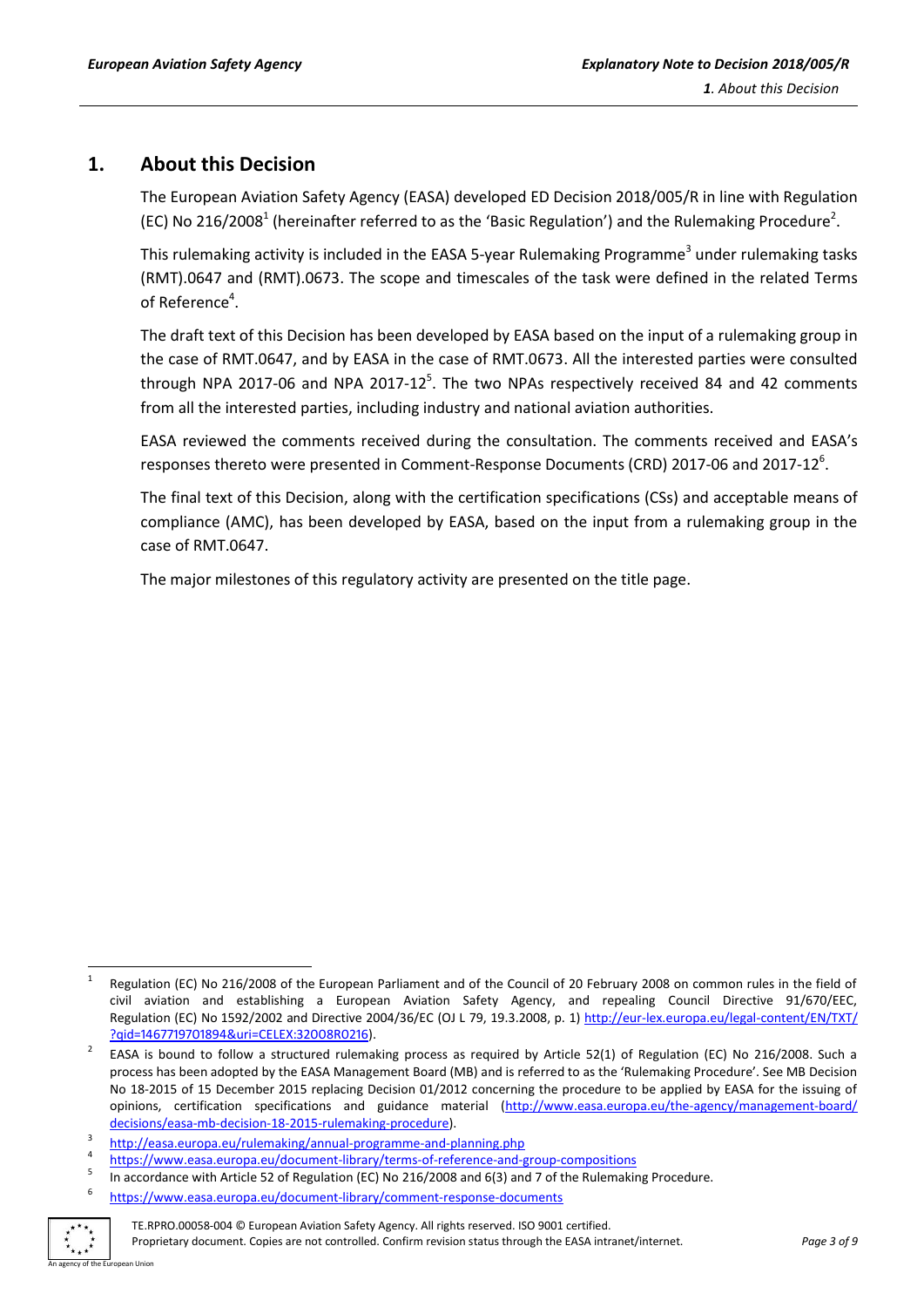### <span id="page-3-0"></span>**2. In summary — why and what**

#### <span id="page-3-1"></span>**2.1. Why we need to change CS-25**

RMT.0647: A number of commercial air transport large aeroplane accidents or serious incidents have occurred either during/at the end of a go-around (G/A) phase, or with the aeroplane close to the ground (but not in G/A mode) and with the pilots attempting to climb. A loss of the normal G/A flight path or loss of control of the aeroplane has been observed in relation to inadequate awareness of the aeroplane's state, or inadequate management by the flight crew of the relationship between pitch attitude and thrust. An unusual pitch-up trim position has also been a factor in some occurrences in other flight phases.

RMT.0673: certification specifications (CS) and acceptable means of compliance (AMC) need to be updated regularly to ensure that they are fit for purpose, cost-effective, and can be implemented in practice. Regular updates are issued when relevant data is available following an update of industry standards, feedback from certification activities or minor issues raised by the stakeholders.

#### <span id="page-3-2"></span>**2.2. What we want to achieve — objectives**

The overall objectives of the EASA system are defined in Article 2 of the Basic Regulation. This proposal will contribute to the achievement of the overall objectives by addressing the issues outlined in Chapter 2.1.

RMT.0647: the specific objective is to mitigate the safety risk for large aeroplanes of a loss of the normal G/A flight path, or a loss of control of the aeroplane during G/A or other flight phases executed at low speed, ensuring that:

- the design of large aeroplanes is such that the G/A procedure with all engines operating (AEO) can be safely conducted by the flight crew without requiring exceptional piloting skill or alertness. The risk of excessive crew workload and the risk of somatogravic illusion must be carefully evaluated, and design mitigation measures must be put in place if those risks are too high;
- the design of large aeroplanes provides adequate longitudinal controllability and authority during G/A and other flight phases (focusing on low-speed situations).

RMT.0673: the specific objective of this proposal is to amend CS-25 based on the selection of non-complex, non-controversial and mature subjects, with the ultimate goal being to increase safety.

#### <span id="page-3-3"></span>**2.3. How we want to achieve it — overview of the amendments**

RMT.0647: CS-25 is amended in order to:

Upgrade the assessment of the G/A manoeuvre and its procedure to include an evaluation of whether the G/A with AEO can be managed without creating excessive workload on the crew and without an excessive risk of a somatogravic illusion. When an unacceptable level of risk is identified, the applicant has to implement design solutions to decrease this risk to an acceptable level. Implementing a reduced G/A thrust function is one of the possible solutions which can be used, as it allows more time for the flight and it makes the manoeuvre less dynamic, thus reducing the flight crew workload and mitigating the risk of mismanagement of the aeroplanes'

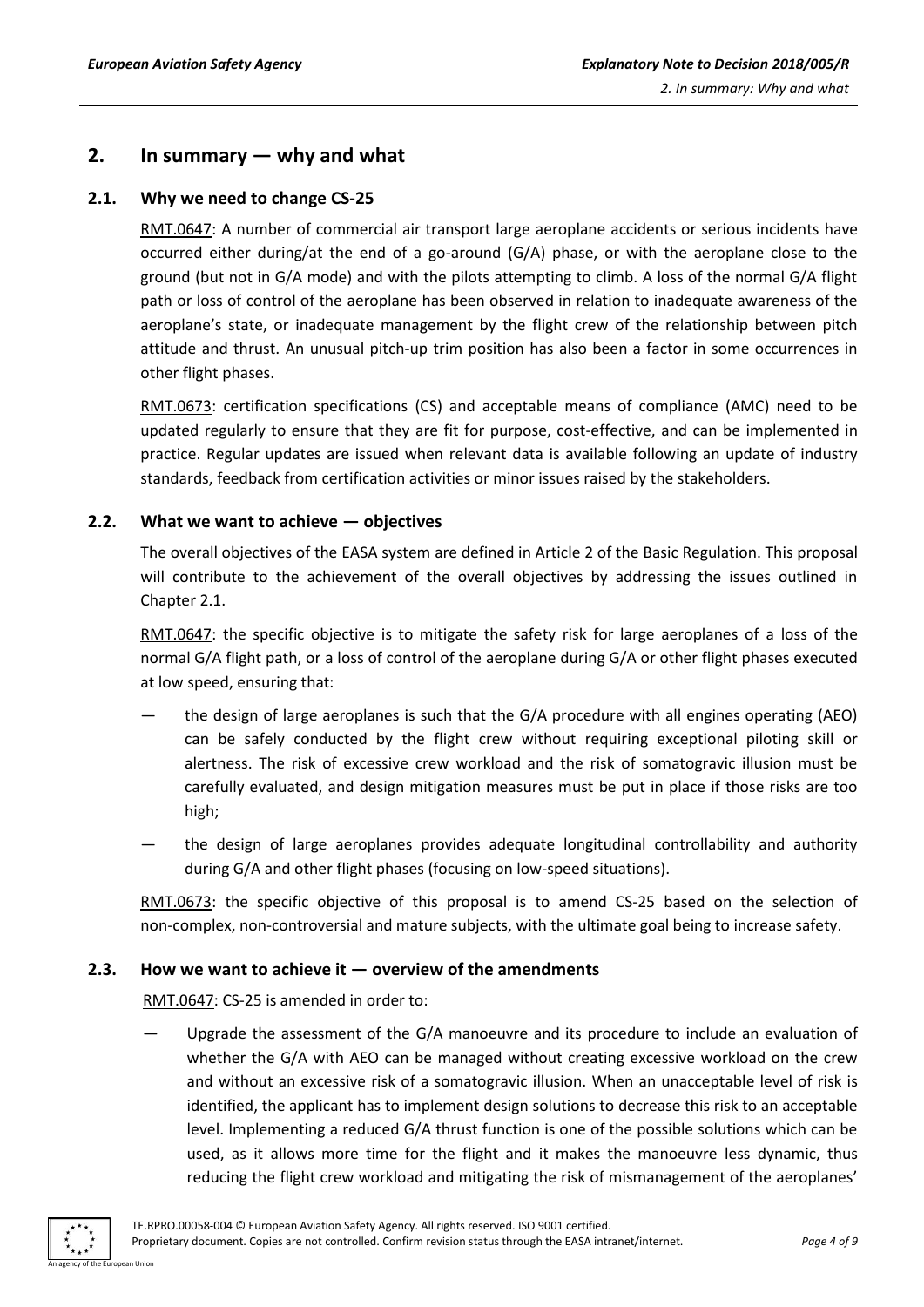trajectory (including the effect of a somatogravic illusion). As other means may be proposed by industry, this is considered to be an acceptable means of compliance (AMC);

— Upgrade the certification specifications and acceptable means of compliance related to longitudinal control and authority during G/A or other flight phases. For G/A, the aim is to demonstrate adequate longitudinal controllability and an adequate stall margin during a transition from any approved approach and landing configuration to G/A and up to the next flight phase and level-off (AEO and full thrust/power, different combinations of automation to be evaluated). For other flight phases, when the aeroplane has an automatic pitch trim function, the stabiliser (or trim tab) travel should be limited before or at stall warning activation to prevent excessive pitch trim such that it is possible to command a prompt pitch down of the aeroplane for control recovery.

#### RMT.0673:

RMT.0673 identified 11 items for inclusion in this update of CS-25.

Consequently, the following amendments are:

*Item 3: Indication that engine anti-icing systems are functioning* 

A new AMC 25.1305(c)(5) has been created to clarify, and avoid misinterpretation of, the rule requiring 'An indicator to indicate the functioning of the powerplant ice protection system for each engine'.

*Item 4: Oxygen fire hazards in gaseous oxygen systems* 

A new AMC 25.1441(b) has been created to address the risk assessment related to oxygen fire hazards in gaseous oxygen systems.

*Item 5: Flight instrument external probe de-icing test* 

Paragraph 9.b of AMC 25.1324 on flight instrument external probes has been amended to avoid some misinterpretations or confusions with regard to the need to perform de-icing tests.

#### *Item 6: Flight crew seats*

CS 25.562(b) has been amended to remove the exception for flight deck crew seats.

#### *Item 7: Non-magnetic standby compass*

CS 25.1303(a)(3) has been amended, a new AMC 25.1303(a)(3) has been created, and AMC 25.1327 and AMC 25-11 have been amended, to reflect that direction indicators other than 'non-stabilised magnetic compass' have been found compliant with the intent of CS 25.1303(a)(3)

#### *Item 8: Security requirements*

Appendix S has been amended by creating paragraph S25.60 on security requirements, to exempt non-commercially operated aeroplanes certified in accordance with Appendix S from the CS 25.795(b), (c) and (d) requirements.

#### *Item 9: Engine ETOPS capability*

CS 25.1535 has been amended to clarify the requirement for the engine to be approved for ETOPS capability in accordance with CS-E 1040, and to clarify that both flight and cabin crews must be considered in the scope of sub-paragraph (b).

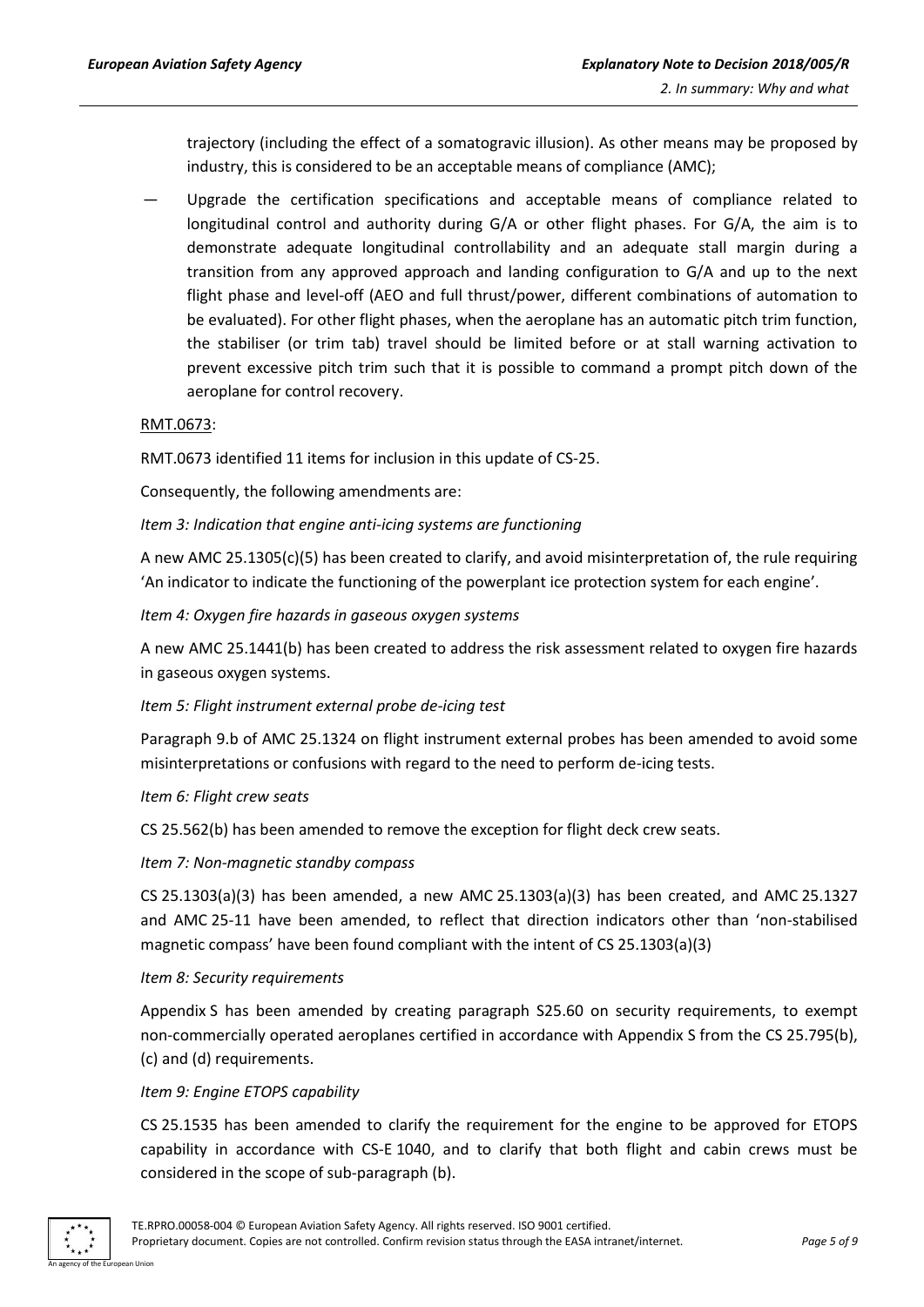#### *Item 10: Engine cowl retention*

CS 25.1193 ('Cowling and nacelle skin') has been amended and a new AMC 25.1193(e)(4) and (f) has been created, to introduce new specifications addressing the protection against the risk of an engine cowl separation.

#### *Item 11: Editorial corrections*

AMC 25.21(g), paragraph 4.1.1 has been amended, to update the example reference to the operating rules.

#### Other editorial corrections:

The following editorial corrections are made to CS-25:

- In AMC 25.1581, Paragraph 5(d), the reference to AMC 25.1583(c) was deleted, as this AMC does not exist.
- AMC 25-19, Appendix 3, Example 2, paragraph g.1 was corrected in respect of an unintended copy/paste error with Appendix 3, Example 1, paragraph f.1.
- Several other simple editorial corrections are also made in other places.

#### <span id="page-5-0"></span>**2.4. What are the stakeholders' views**

#### RMT.0647:

Overall, EASA received many positive comments aimed at improving the proposal. Nevertheless, some commentators explained that the design aspects addressed by the proposed CS-25 amendment are not sufficient to prevent all the go-around related occurrences, in particular the ones triggered by somatogravic illusions. EASA considers that, although it is agreed that design changes alone will not fully eliminate the risk of inadequate management of go-arounds, they will bring a safety benefit and contribute to a global strategy to fight against the identified risk, which includes flight crew training improvements and recommendations for air traffic control instructions. For more details, please refer to CRD 2017-06.

#### RMT.0673:

The comments received were mostly positive and some of them expressed the need to clarify certain elements of the proposed text. For more details, please refer to CRD 2017-12.

#### <span id="page-5-1"></span>**2.5. What are the benefits and drawbacks**

RMT.0647: the amendment is expected to provide a fair safety benefit by requiring that all new CS-25 aeroplanes have design features that ensure that managing a G/A manoeuvre does not create an unacceptable risk of a loss of control of the trajectory or a loss of control of the aeroplane, including the risk of a somatogravic illusion. Several manufacturers have already developed systems to reduce the thrust during G/A; these systems avoid applying excessive thrust, thereby providing more time to the flight crew to perform the required action, and make the flight phase less dynamic, which decreases both the risks of excessive pitch attitudes and of somatogravic illusions. Such a design improvement would also be required from other manufacturers who develop aeroplanes that can also present a similar level of risk. In addition, the amendment requires manufacturers to further investigate the longitudinal controllability and authority in G/A and other flight phases, which should

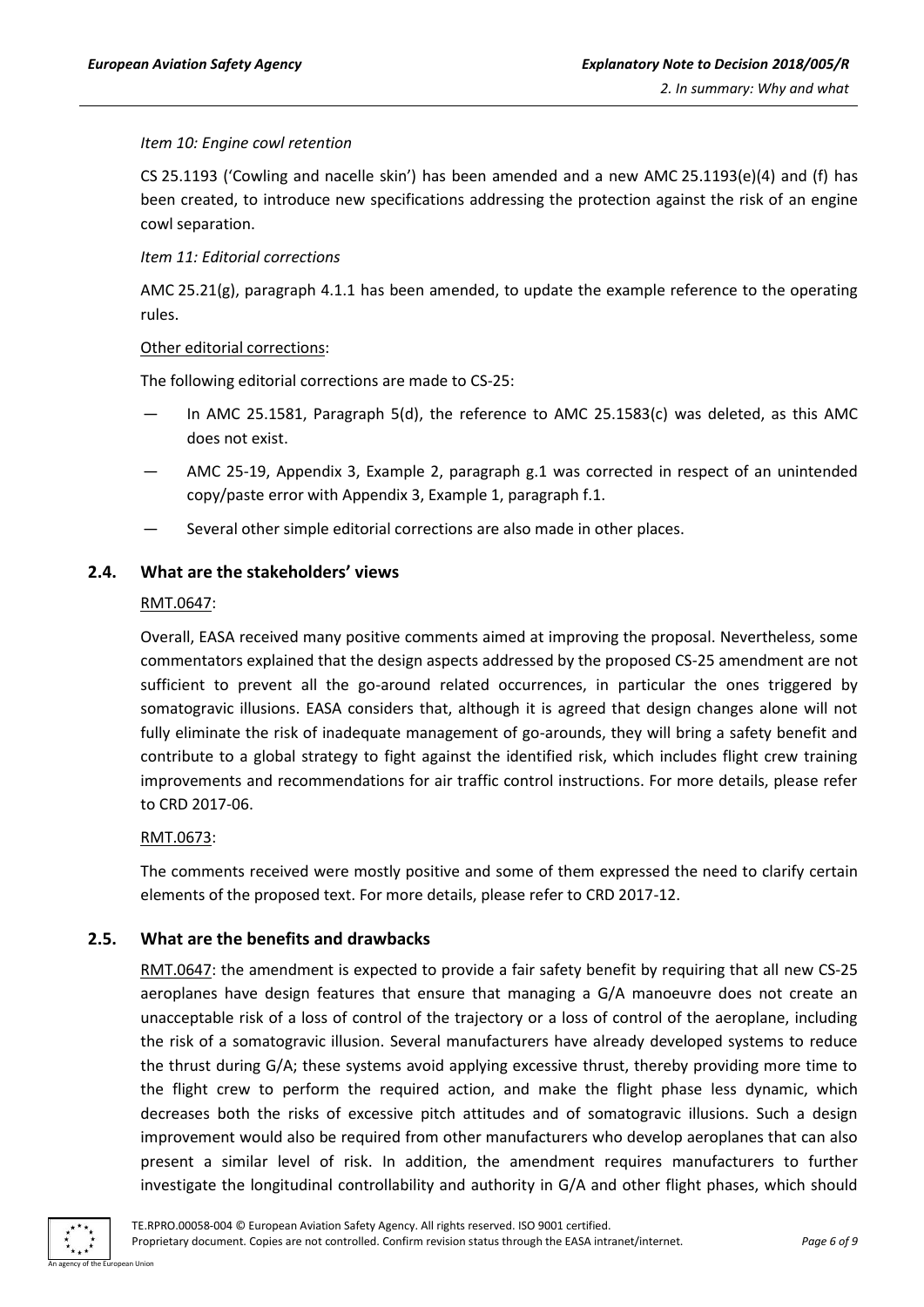contribute to mitigating the risks of upset attitudes and losses of control, in particular in relation to the effect of the automatic pitch trim. The non-recurring cost is substantial for manufacturers who have not yet developed a mitigation means such as a reduced G/A thrust function, however, when included in the development of an aeroplane, this is not significant relative to the overall cost of developing an aeroplane. Operators/owners would face little or no recurring costs associated with these design improvements.

RMT.0673: this amendment of CS-25 reflects the state of the art of large aeroplane certification and improves the harmonisation of CS-25 with FAR 25. Overall, the changes made are expected to provide a moderate safety benefit, to have no social or environmental impacts, and to provide some economic benefits by streamlining the certification process.

#### <span id="page-6-0"></span>**2.6. How do we monitor and evaluate the rules**

RMT.0647: this amendment will apply to new aeroplane type designs, therefore the monitoring of the effects created by the new specifications and acceptable means of compliance will consist of:

- 1) feedback from future CS-25 type certification projects, in particular the results of the G/A manoeuvre risk assessments and longitudinal controllability/authority assessments, and
- 2) in the long term, monitoring the trend of accidents and incidents during or after G/As (i.e. losses of flight path or losses of control), or in other flight phases at low speed (where longitudinal controllability or authority is a factor).

Item 1 depends on the applications received after the amendment of CS-25. A review cannot be made earlier than 5 years after the CS-25 amendment.

Item 2 would be available once the new type designs have entered into service and experienced sufficient flight time, which would require several years (at least 5 years after entry into service to obtain relevant statistical information).

In addition, the changes made to CS-25 might be subject to interim/on-going/ex-post evaluation that will show what is the outcome obtained after the application of the new rules, taking account of earlier predictions made in the impact assessment. The evaluation will provide evidence-based judgement of the extent to which the proposal has been relevant (given the needs and its objectives), effective and efficient, coherent, and has provided added value to the EU. The decision on whether an evaluation will be necessary will also be taken based on the monitoring results.

RMT.0673: this amendment results from EASA's monitoring and evaluation activities.

EASA continuously monitors the implementation of certification specifications, acceptable means of compliance and guidance material through feedback from stakeholders and via the EASA advisory bodies.

EASA will continue to monitor and evaluate CS-25, including the new or amended elements from this update.

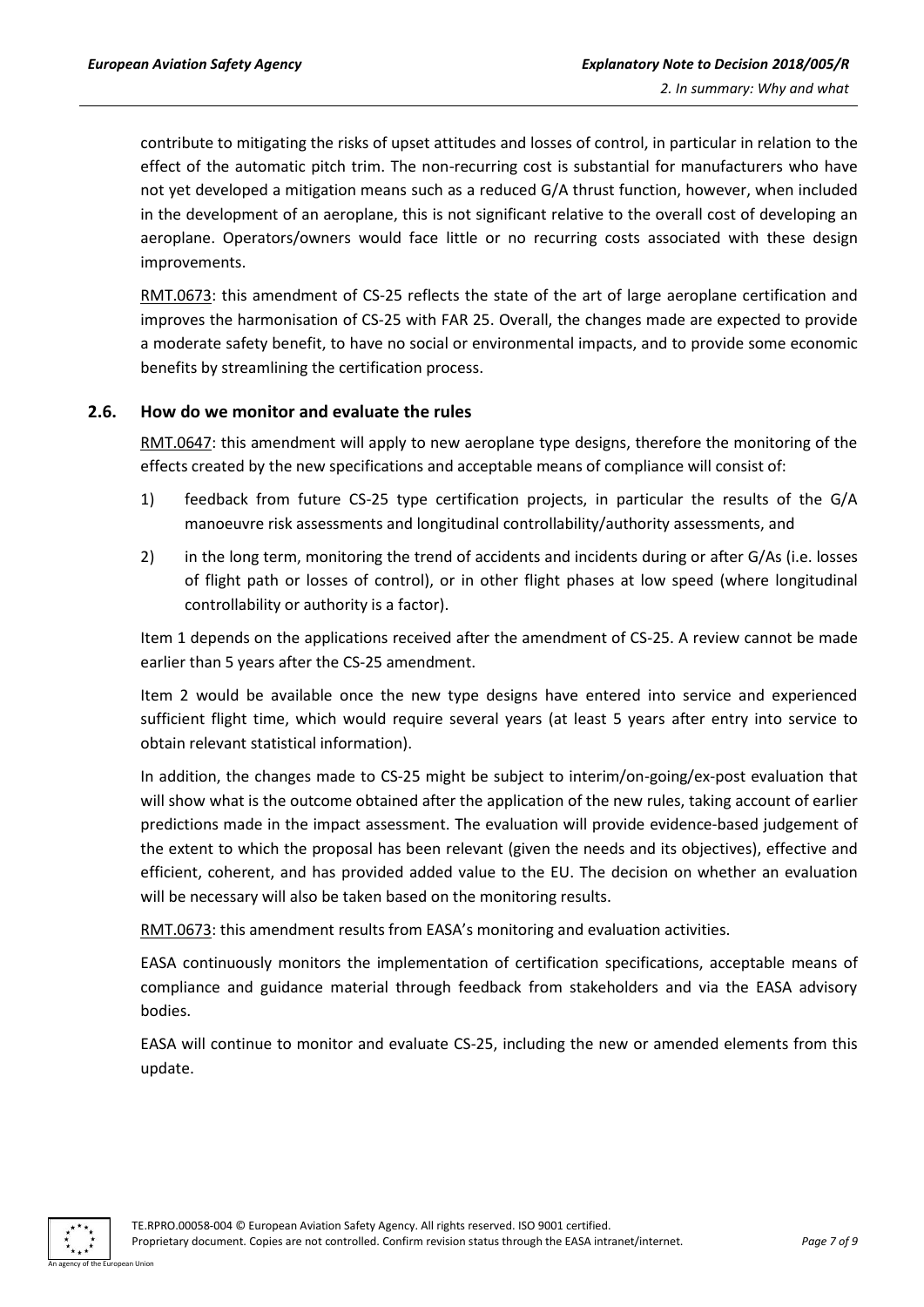### <span id="page-7-0"></span>**3. References**

#### <span id="page-7-1"></span>**3.1. Affected decisions**

— Decision No. 2003/2/RM of the Executive Director of the European Aviation Safety Agency of 17 October 2003 on certification specifications, including airworthiness codes and acceptable means of compliance, for large aeroplanes (« CS-25 »).

#### <span id="page-7-2"></span>**3.2. Other reference documents**

— Study on Aeroplane State Awareness during Go-Around (ASAGA), published in August 2013. The report is available on the Bureau d'Enquêtes et d'Analyses pour la sécurité de l'aviation civile (BEA) website at:

https://www.bea.aero/en/safety-studies/access-to-studies/aeroplane-state-awareness-duringgo-around

FAA Final rule entitled 'Fuel Tank Vent Fire Protection ' of Federal Register 81 FR 41200, published on 24 June 2016, effective on 23 August 2016 (Docket No.: FAA–2014–0500; Amdt. Nos. 25-142, 21-376, and 129-53).

[https://www.federalregister.gov/documents/2016/06/24/2016-14454/fuel-tank-vent-fire](https://www.federalregister.gov/documents/2016/06/24/2016-14454/fuel-tank-vent-fire-protection)[protection](https://www.federalregister.gov/documents/2016/06/24/2016-14454/fuel-tank-vent-fire-protection)

— Correction published and effective on 26 July 2016 of Federal Register 81 FR 48693 (Docket No.: FAA–2014–0500; Amdt. Nos. 25-143, 121-375, and 129-52):

[https://www.federalregister.gov/documents/2016/07/26/2016-17590/fuel-tank-vent-fire](https://www.federalregister.gov/documents/2016/07/26/2016-17590/fuel-tank-vent-fire-protection-correction)[protection-correction](https://www.federalregister.gov/documents/2016/07/26/2016-17590/fuel-tank-vent-fire-protection-correction) 

— FAA AC 25.975-1 entitled 'Fuel Vent Fire Protection', dated 24 June 2016:

[https://www.faa.gov/regulations\\_policies/advisory\\_circulars/index.cfm/go/document.informati](https://www.faa.gov/regulations_policies/advisory_circulars/index.cfm/go/document.information/documentID/1029668) [on/documentID/1029668](https://www.faa.gov/regulations_policies/advisory_circulars/index.cfm/go/document.information/documentID/1029668)

— Notice of Proposed Rulemaking (NPRM), Notice No. 07-13, entitled 'Special Requirements for Private Use Transport Category Airplanes' (72 FR 38731):

[https://www.federalregister.gov/documents/2007/07/13/E7-13582/special-requirements-for](https://www.federalregister.gov/documents/2007/07/13/E7-13582/special-requirements-for-private-use-transport-category-airplanes)[private-use-transport-category-airplanes](https://www.federalregister.gov/documents/2007/07/13/E7-13582/special-requirements-for-private-use-transport-category-airplanes)

Final rule, SFAR No. 109, entitled 'Special Requirements for Private Use Transport Category Airplanes' (74 FR 21533):

[https://www.federalregister.gov/documents/2009/05/08/E9-10807/special-requirements-for](https://www.federalregister.gov/documents/2009/05/08/E9-10807/special-requirements-for-private-use-transport-category-airplanes)[private-use-transport-category-airplanes](https://www.federalregister.gov/documents/2009/05/08/E9-10807/special-requirements-for-private-use-transport-category-airplanes)